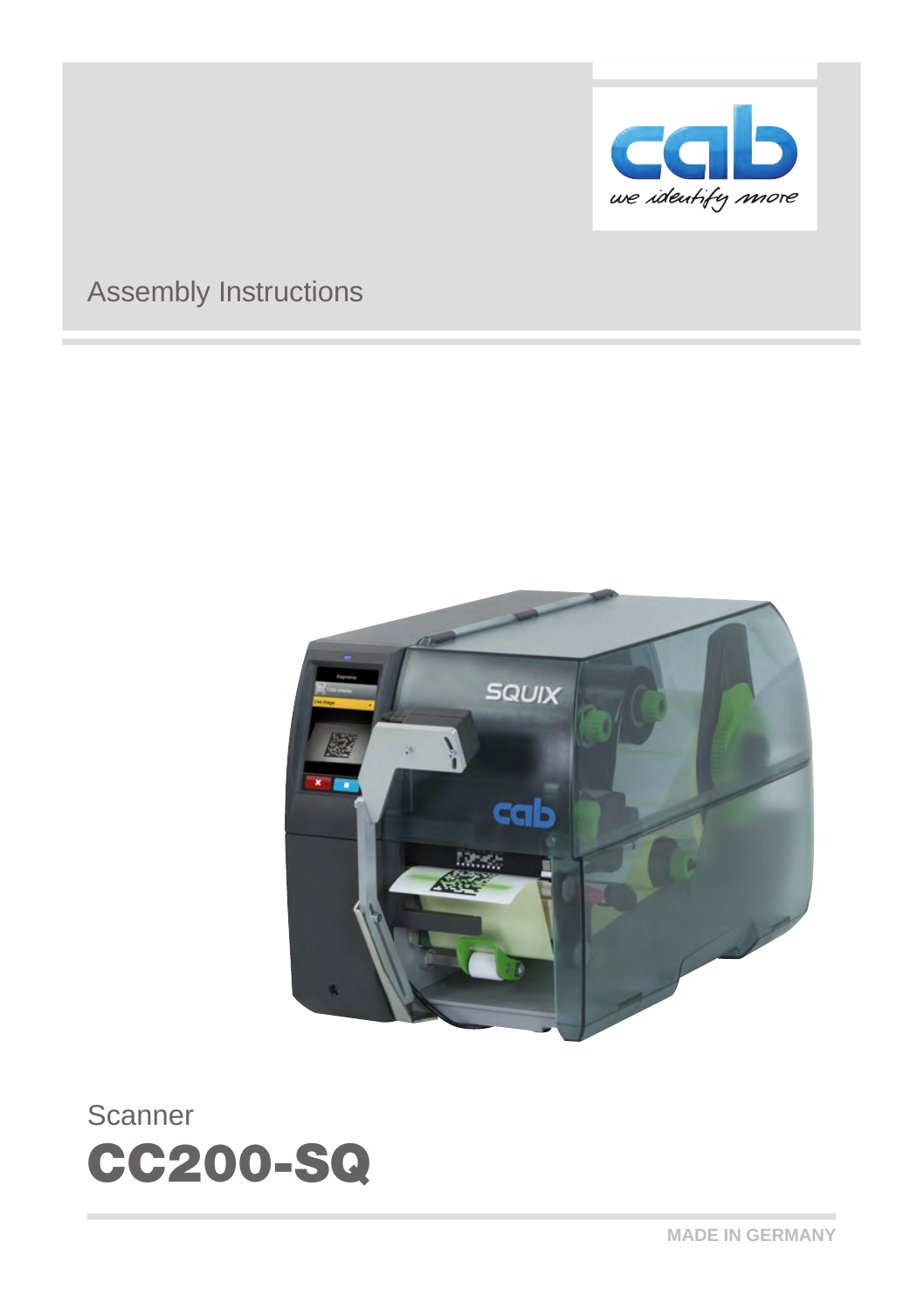### **2 Assembly Instructions 2**

**Edition:** 01/2020 - **Part No.:** 9003507

#### **Copyright**

This documentation as well as translation hereof are property of cab Produkttechnik GmbH & Co. KG.

The replication, conversion, duplication or divulgement of the whole manual or parts of it for other intentions than its original intended purpose demand the previous written authorization by cab.

#### **Editor**

Regarding questions or comments please contact cab Produkttechnik GmbH & Co KG.

#### **Topicality**

Due to the constant further development of our products discrepancies between documentation and product can occur.

Please check www.cab.de for the latest update.

#### **Terms and conditions**

Deliveries and performances are effected under the General conditions of sale of cab.

Germany **cab Produkttechnik GmbH & Co KG** Karlsruhe Tel. +49 721 6626 0 *[www.cab.de](http://www.cab.de)*

France

Niedermodern Tel. +33 388 722501 *[www.cab.de/fr](http://www.cab.de/fr)*

 $IISA$ **cab Technology, Inc.** Chelmsford, MA Tel. +1 978 250 8321 *[www.cab.de/us](http://www.cab.de/us)*

**cab Technologies S.à.r.l. cab Technology, Inc.** Mexico Juárez Tel. +52 656 682 4301 *[www.cab.de/es](http://www.cab.de/es)*

Taiwan **cab Technology Co., Ltd.** Taipei Tel. +886 (02) 8227 3966 *[www.cab.de/tw](http://www.cab.de/tw)*

China **cab (Shanghai) Trading Co., Ltd. cab Technology (Pty) Ltd.** Shanghai Tel. +86 (021) 6236 3161 *[www.cab.de/cn](http://www.cab.de/cn)*

China **cab (Shanghai) Trading Co., Ltd. Guangzhou** Tel. +86 (020) 2831 7358 *[www.cab.de/cn](http://www.cab.de/cn)*

South Africa Randburg Tel. +27 11 886 3580 *[www.cab.de/za](http://www.cab.de/za)*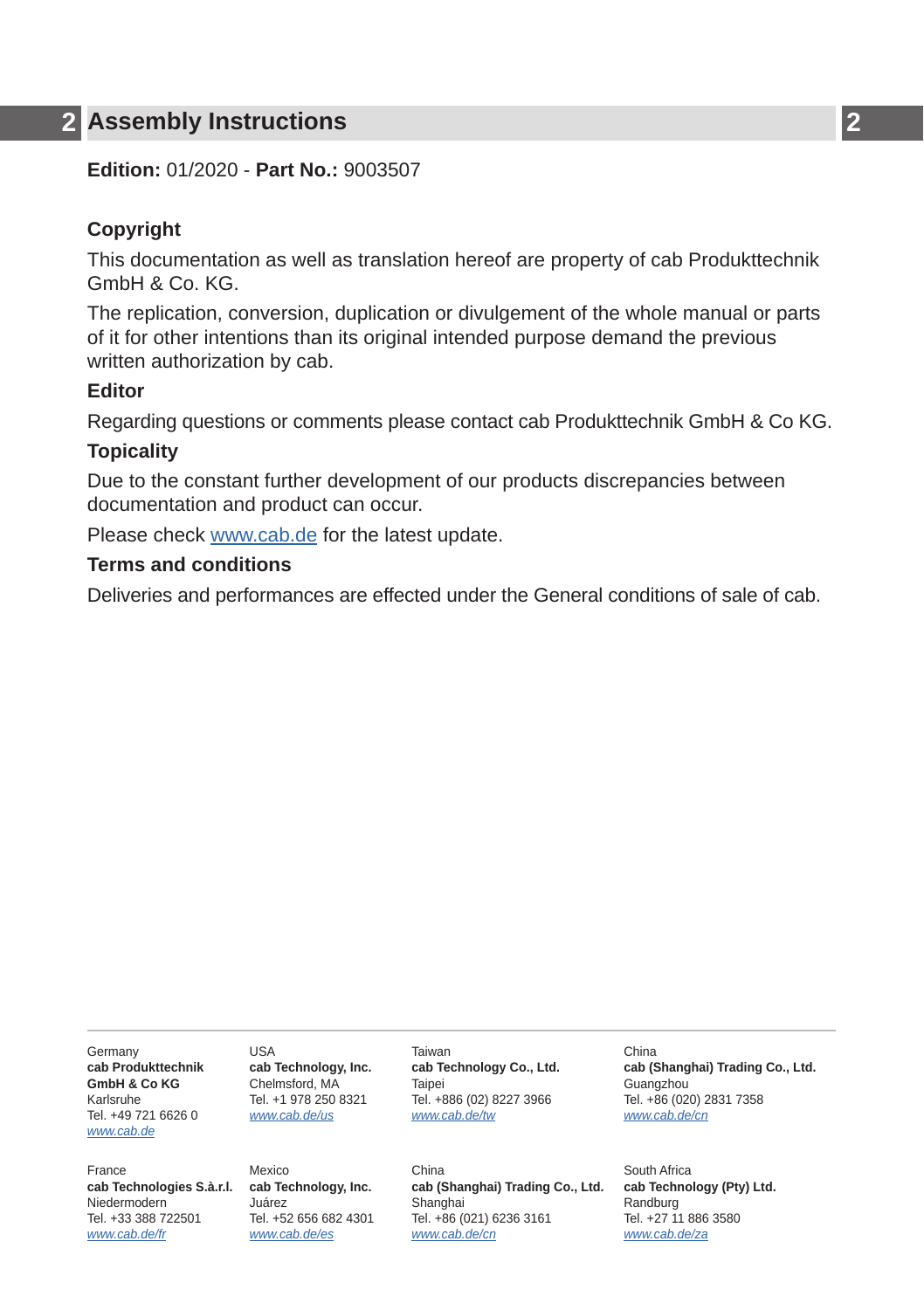# **Table of Contents**

| Reference to the EU Declaration of Conformity  19 |  |
|---------------------------------------------------|--|
|                                                   |  |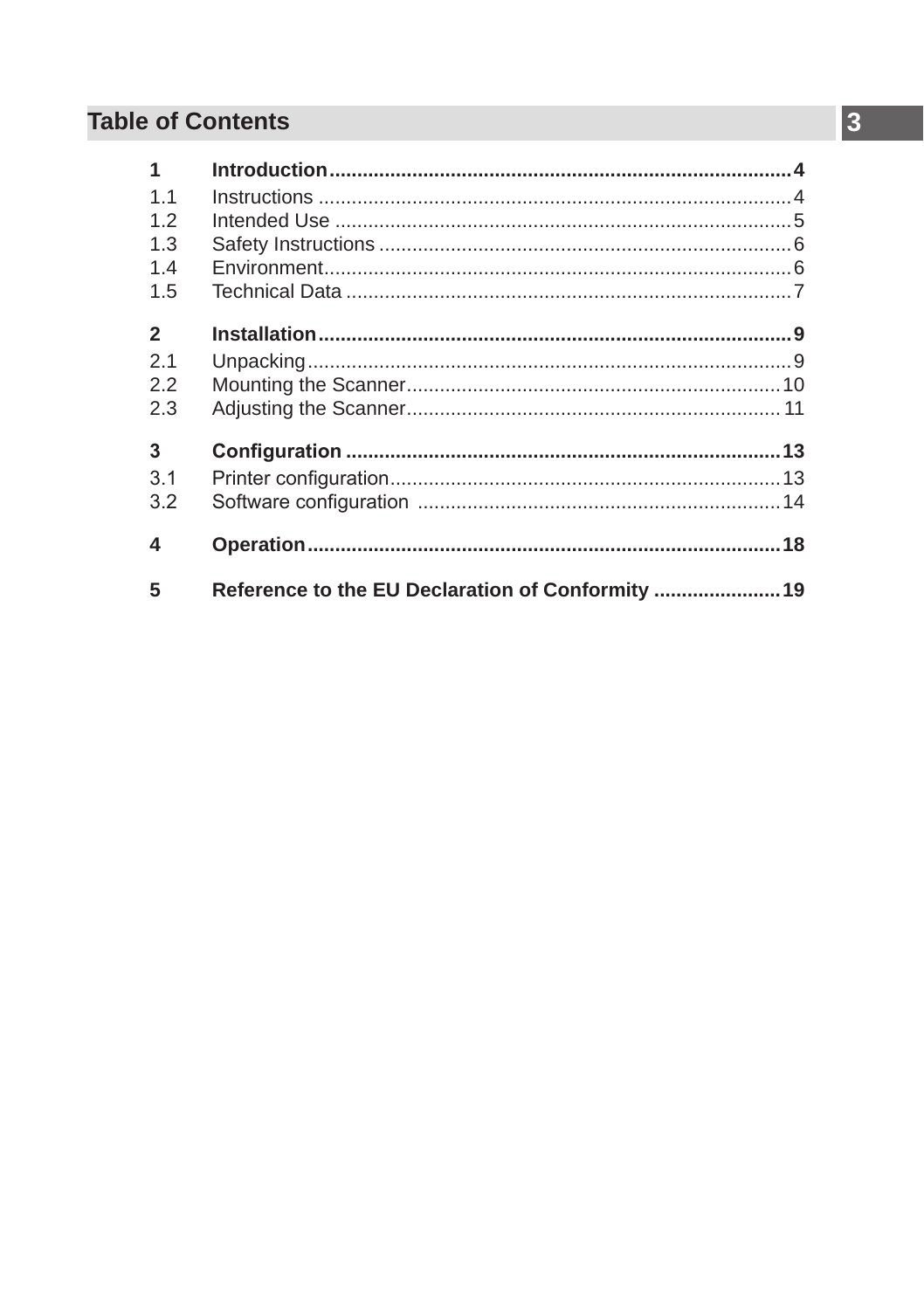# <span id="page-3-0"></span>**4 1 Introduction 4**

# **1.1 Instructions**

<span id="page-3-1"></span>Important information and instructions in this documentation are designated as follows:



### **Danger!**

**Draws attention to an exceptionally great, imminent danger to your health or life due to hazardous voltages.**



**Danger!**<br> **Draws attention to a danger with high risk which, if not avoided,<br>
may result in death or serious injury may result in death or serious injury.**



**Warning!**<br>
Draws attention to a danger with medium risk which, if not avoided,<br>
may result in death or serious injury **may result in death or serious injury.**



### **Caution!**

**Draws attention to a danger with low risk which, if not avoided, may result in minor or moderate injury.**



**! Attention! Draws attention to potential risks of property damage or loss of quality.**



# **i Note!**

**Advices to make work routine easier or on important steps to be carried out.**



Environment!<br>Gives you tips on protecting the environment.

- Handling instruction.
- $\triangleright$  Reference to section, position, illustration number or document.
- \* Option (accessories, peripheral equipment, special fittings).
- *Time* Information in the display.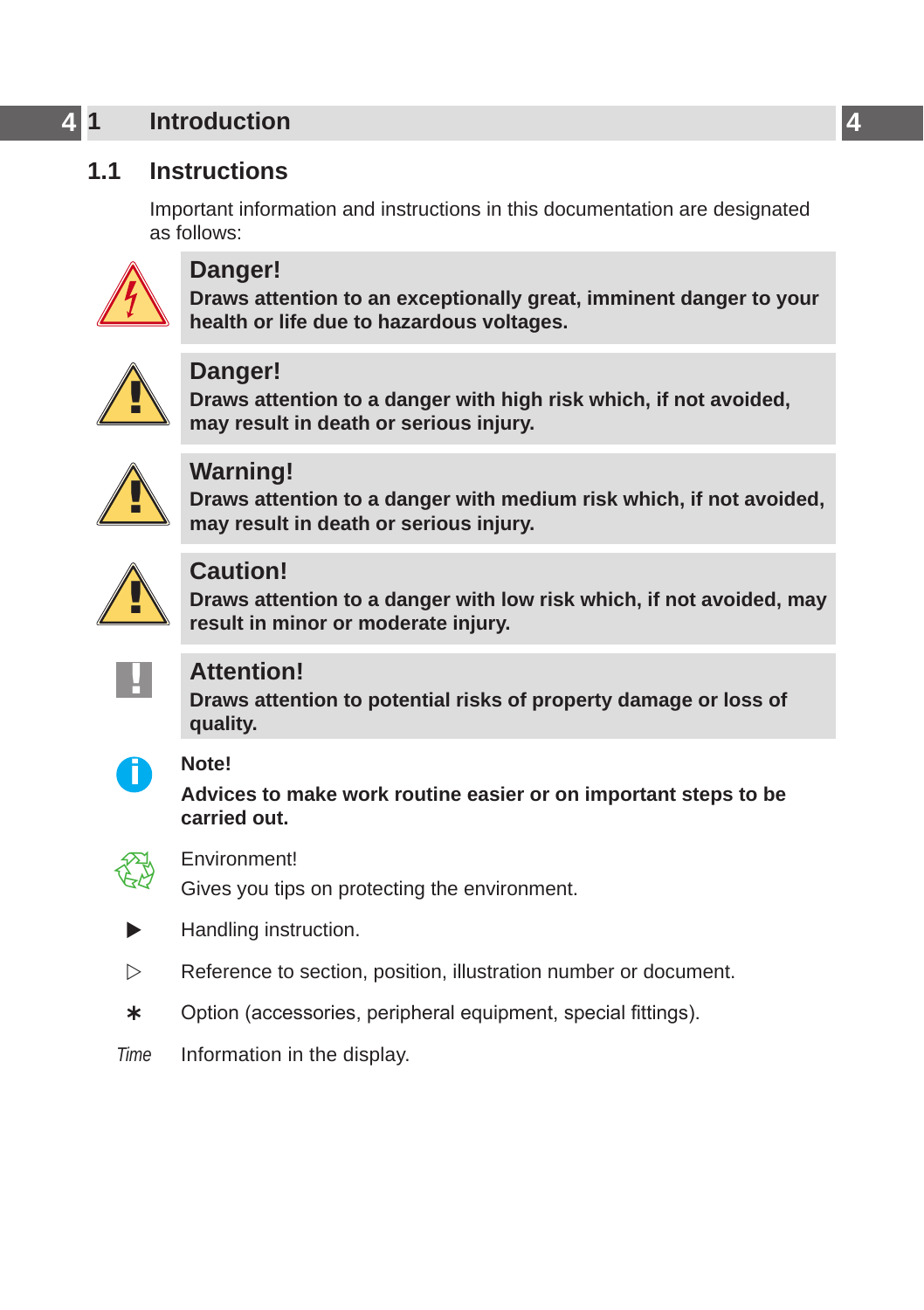### <span id="page-4-0"></span>**1 [Introduction](#page-3-1) 5**

# **1.2 Intended Use**

The device is intended exclusively as a peripheral device for the cab printers of the SQUIX series for checking of printed linear barcodes and 2D codes. For that purpose, it is possible to check only one barcode per label. Any other use or use going beyond this shall be regarded as improper use. The manufacturer/supplier shall not be liable for damage resulting from unauthorized use; the user shall bear the risk alone.



**! Attention! To operate the scanner the firmware version 5.29 or higher is needed!**

The device is manufactured in accordance with the current technological status and the recognized safety rules. However, danger to the life and limb of the user or third parties and/or damage to the device and other tangible assets can arise during use.

- The device may only be used for its intended purpose and if it is in perfect working order, and it must be used with regard to safety and dangers as stated in the operating manual.
- Usage for the intended purpose also includes complying with the operating manual, including the manufacturer's maintenance recommendations and specifications.



**i Note! All documentation can also currently be found in the Internet.**



**Warning!**<br>
This is a class A product. In a domestic environment this product<br>
may cause radio interference in which case the user may be **may cause radio interference in which case the user may be required to take adequate measures.**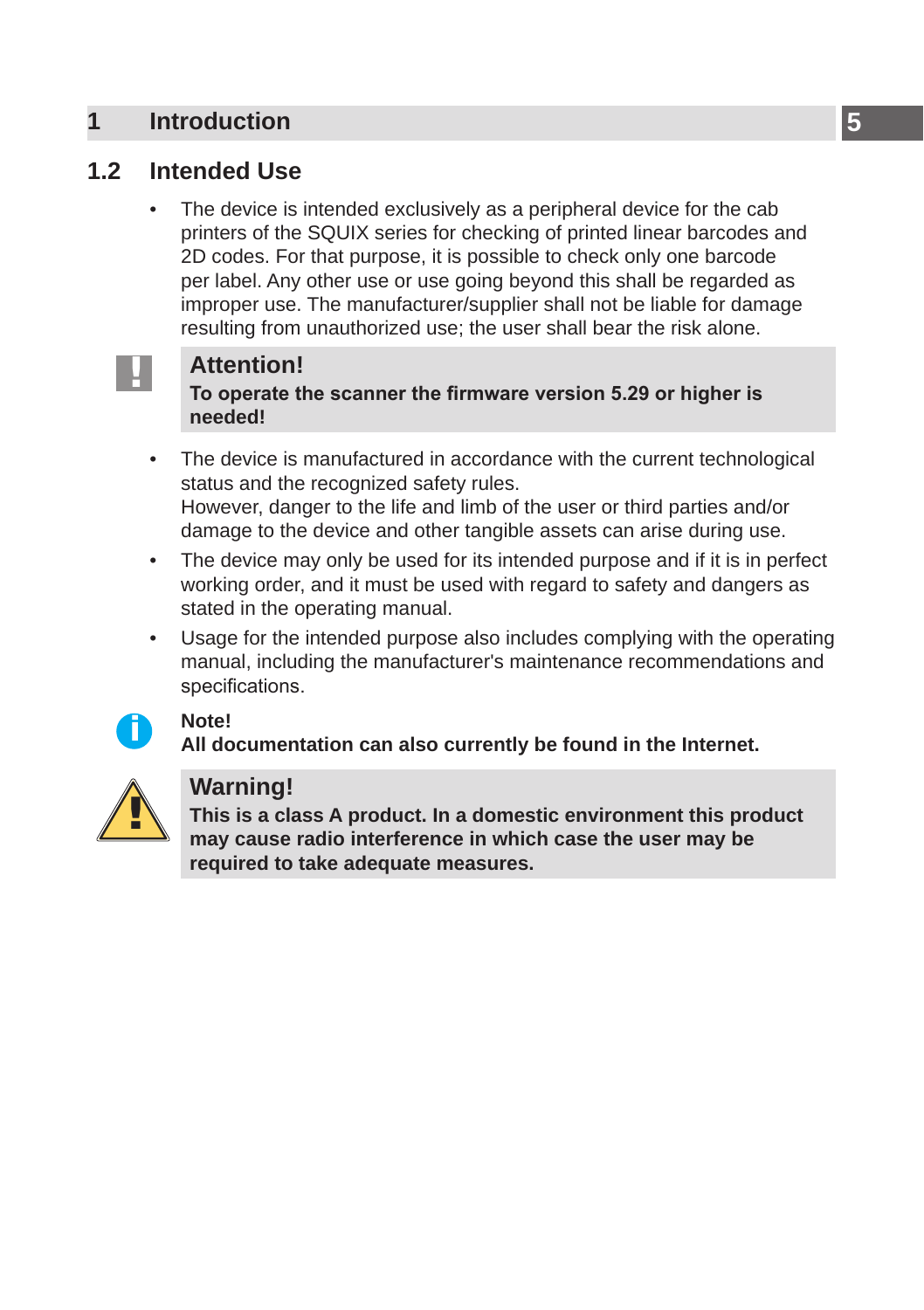# <span id="page-5-0"></span>**6 1 [Introduction](#page-3-1) 6**

# **1.3 Safety Instructions**

- Warning stickers must not be removed, as then you and other people cannot be aware of dangers and may be injured.
- The device may only be used in a dry environment, do not expose it to moisture (sprays of water, mists, etc.).
- Do not use the device in an explosive atmosphere.
- Do not use the device close to high-voltage power lines.
- Perform only those actions described in this operating manual. Work going beyond this may only be performed by trained personnel or service technicians.
- Unauthorized interference with electronic modules or their software can cause malfunctions.
- Other unauthorized work on or modifications to the device can also endanger operational safety.
- Always have service work done in a qualified workshop, where the personnel have the technical knowledge and tools required to do the necessary work.

## **1.4 Environment**



Obsolete devices contain valuable recyclable materials that should be sent for recycling.

 $\triangleright$  Send to suitable collection points, separately from residual waste.

The modular construction of the device enables it to be easily disassembled into its component parts.

- $\triangleright$  Send the parts for recycling.
- $\blacktriangleright$  Take the electronic circuit boards to public waste disposal centers or to the distributor.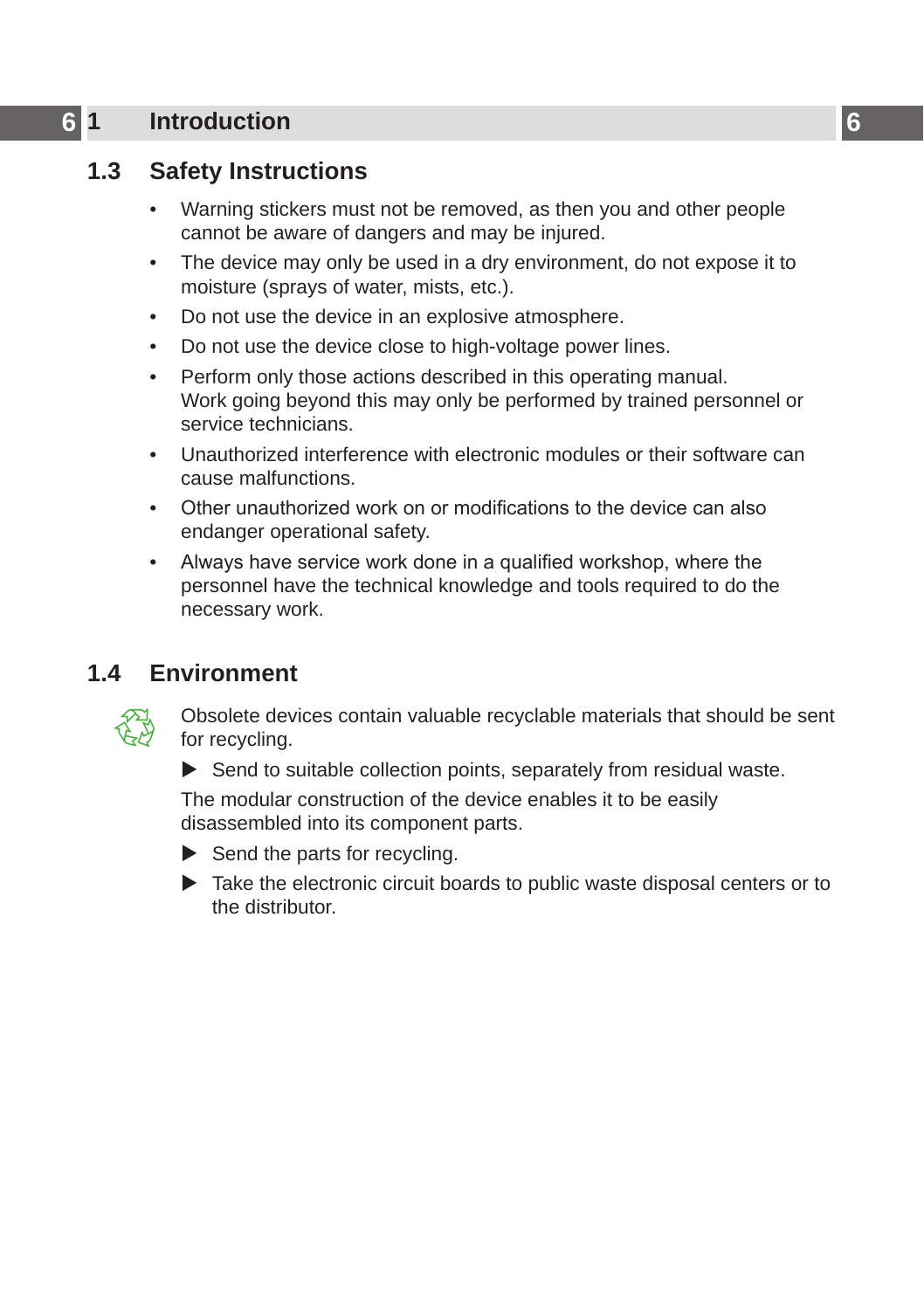# <span id="page-6-0"></span>**1 [Introduction](#page-3-1)**

# **1.5 Technical Data**

|                  |                | <b>CC200-SQ</b>                            |
|------------------|----------------|--------------------------------------------|
| Reading distance |                | 45 - 145 mm                                |
| Reading angle    |                | $-15^{\circ}$ to $+15^{\circ}$             |
| Codes per label  |                |                                            |
| Check functions  | <b>GOODBAD</b> | Checking the readability                   |
|                  | <b>VERIFY</b>  | Checking the readability and comparing the |
|                  |                | result with the data received              |

Table 1 Technical data

| <b>Code</b>                      | <b>Type</b> | Programming |                          |                       | <b>Code size</b>         |              |               |       |               |
|----------------------------------|-------------|-------------|--------------------------|-----------------------|--------------------------|--------------|---------------|-------|---------------|
|                                  |             | cablabel    |                          | <b>JScript</b><br>Min |                          |              | <b>Max</b>    |       |               |
|                                  |             |             | S <sub>3</sub>           |                       |                          | <b>Width</b> | <b>Height</b> | Width | <b>Height</b> |
| Aztec                            | 2D          | G           | V                        | G                     | V                        | 10           | 10            | 80    | 80            |
| Codabar                          | Linear      | G           | S                        | G                     | S                        | 20           | 3             | 150   | 80            |
| Codablock F                      | 2D          | G           | ÷,                       | G                     | ÷,                       | 10           | 10            | 80    | 80            |
| Code 128<br>A, B, C              | Linear      | G           | $\vee$                   | G                     | V                        | 20           | 3             | 150   | 80            |
| Code 39                          | Linear      | G           | $\vee$                   | G                     | $\vee$                   | 20           | 3             | 150   | 80            |
| Code 39<br><b>Full ASCII</b>     | Linear      | G           | V                        | G                     | V                        | 20           | 3             | 150   | 80            |
| Code 93                          | Linear      | G           | V                        | G                     | V                        | 20           | 3             | 150   | 80            |
| Data Matrix                      | 2D          | G           | V                        | G                     | V                        | 5            | 5             | 80    | 80            |
| EAN / GS1<br><b>Datamatrix</b>   | 2D          | G           | ÷,                       | G                     | -                        | 5            | 5             | 80    | 80            |
| EAN/UCC/<br>GS1 128              | Linear      | G           | ÷,                       | G                     | $\overline{\phantom{0}}$ | 20           | 3             | 150   | 80            |
| EAN / UPC<br>Appendix 2          | Linear      | G           | ٠                        | G                     | -                        | 20           | 3             | 150   | 80            |
| EAN / UPC<br>Appendix 5          | Linear      | G           | ÷,                       | G                     | ٠                        | 20           | 3             | 150   | 80            |
| <b>EAN 13</b>                    | Linear      | G           | $\vee$                   | G                     | $\vee$                   | 30           | 3             | 150   | 80            |
| EAN 18 /<br>SSCC 18              | Linear      | G           | ÷,                       | G                     | -                        | 30           | 3             | 150   | 80            |
| EAN <sub>8</sub>                 | Linear      | G           | V                        | G                     | V                        | 20           | 3             | 150   | 80            |
| GS1 Data Bar                     | Stacked     | G           | ä,                       | G                     | L,                       | 20           | 10            | 150   | 80            |
| <b>HIBC</b>                      | Linear      | G           | $\overline{a}$           | G                     | ÷,                       | 20           | 3             | 150   | 80            |
| Ident and<br>Leacode Dpost<br>AG | Linear      | G           | $\overline{\phantom{m}}$ | G                     | ٠                        | 20           | 3             | 150   | 80            |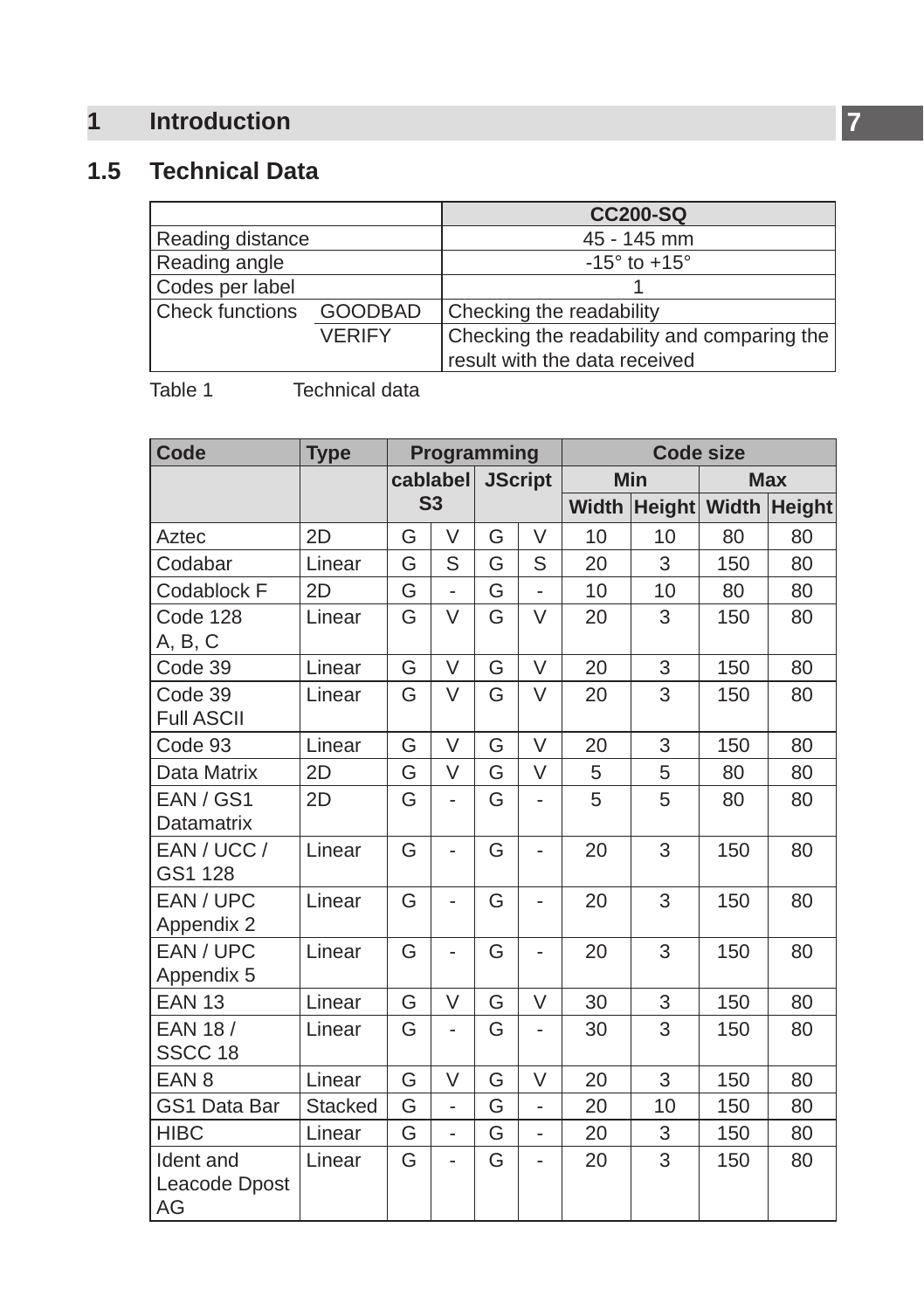# **8 1 [Introduction](#page-3-1) 8**

| Code                | <b>Type</b> | Programming     |                          |                |        | <b>Code size</b> |               |              |               |
|---------------------|-------------|-----------------|--------------------------|----------------|--------|------------------|---------------|--------------|---------------|
|                     |             | cablabel        |                          | <b>JScript</b> |        | <b>Min</b>       |               | <b>Max</b>   |               |
|                     |             |                 | S <sub>3</sub>           |                |        | <b>Width</b>     | <b>Height</b> | <b>Width</b> | <b>Height</b> |
| Interleaved 2/5     | Linear      | G               | $\vee$                   | G              | V      | 20               | 3             | 150          | 80            |
| <b>ITF 14</b>       | Linear      | G               | ä,                       | G              | ٠      | 20               | 3             | 150          | 80            |
| <b>JAN 13</b>       | Linear      | G               | $\vee$                   | G              | $\vee$ | 20               | 3             | 150          | 80            |
| JAN 8               | Linear      | G               | V                        | G              | V      | 20               | 3             | 150          | 80            |
| Micro PDF 417       | Stacked     | S               | S                        | S              | S      | 20               | 10            | 150          | 80            |
| Micro QR-Code       | 2D          | G               | $\vee$                   | G              | V      | 15               | 15            | 80           | 80            |
| <b>MSI Plessey</b>  | Linear      | S               | S                        | S              | S      |                  |               | 150          | 80            |
| <b>PDF 417</b>      | Stacked     | G               | $\vee$                   | G              | V      | 20               | 10            | 150          | 80            |
| Postnet             | Linear      | S               | S                        | S              | S      | ٠                |               | 150          | 80            |
| <b>PZN</b>          | Linear      | G               | ä,                       | G              | ٠      | 20               | 3             | 150          | 80            |
| QR-Code             | 2D          | G               | $\vee$                   | G              | V      | 15               | 15            | 80           | 80            |
| <b>RSS 14</b>       | Linear      | G               | ä,                       | G              | ÷,     | 20               | 3             | 150          | 80            |
| <b>UPCA</b>         | Linear      | G               | $\vee$                   | G              | V      | 20               | 3             | 150          | 80            |
| UPC E               | Linear      | G               | V                        | G              | V      | 20               | 3             | 150          | 80            |
| UPC E0              | Linear      | G               | $\overline{\phantom{a}}$ | G              | ٠      | 20               | 3             | 150          | 80            |
| <b>UPS Maxicode</b> | 2D          | G               | ÷,                       | G              | ä,     | 15               | 15            | 80           | 80            |
|                     |             |                 |                          |                |        |                  |               |              |               |
| <b>DotCode</b>      | 2D          | Not implemented |                          |                |        |                  |               |              |               |
| <b>FIM</b>          | Linear      |                 | Not implemented          |                |        |                  |               |              |               |
| Plessey             | Linear      | Not implemented |                          |                |        |                  |               |              |               |

G ... Goodbad

V ... Verify

S ... Specific configuration requested

Table 2 Functionality depending on the code parameters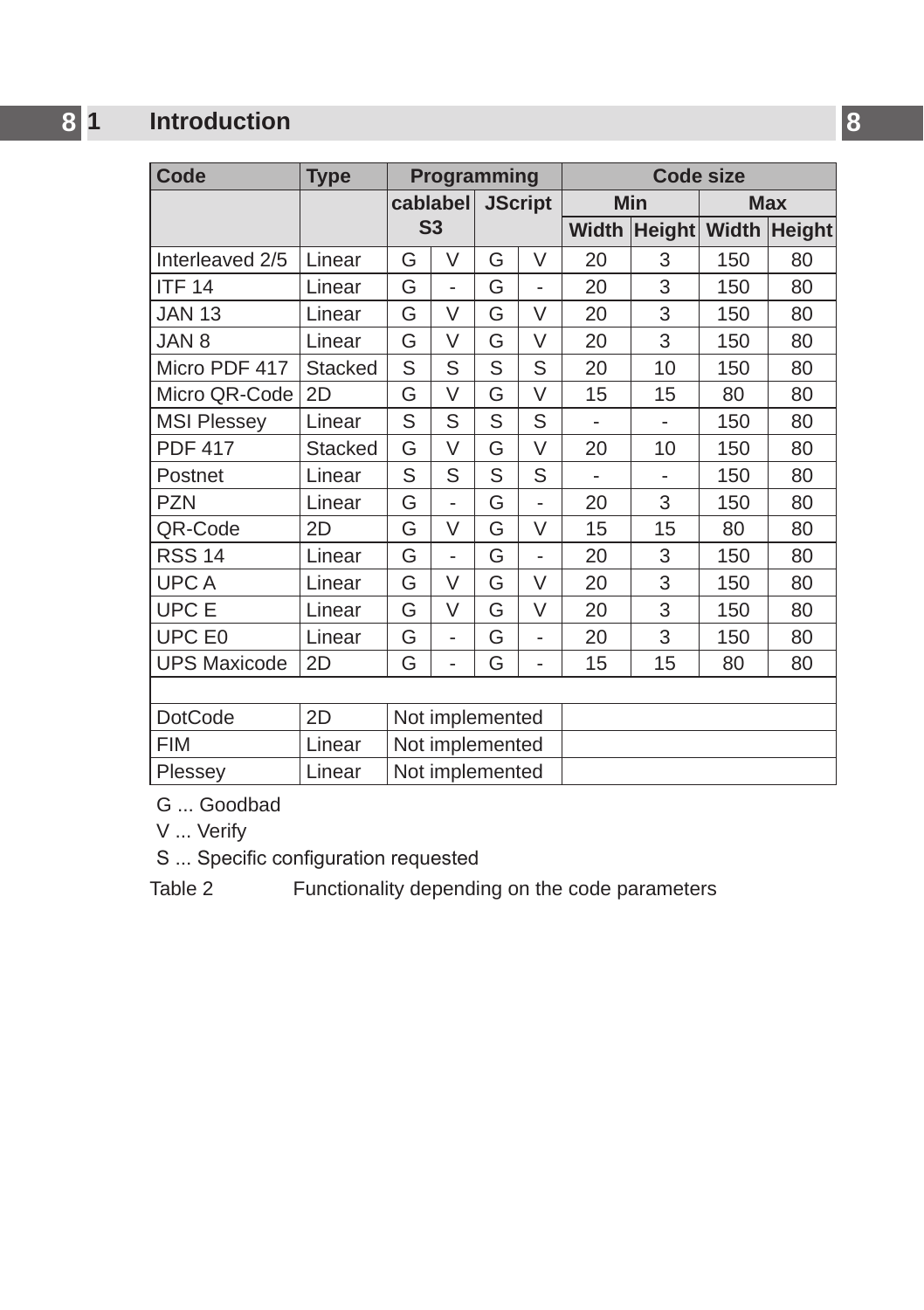# <span id="page-8-0"></span>**2 Installation 9**

# **2.1 Unpacking**

- <span id="page-8-1"></span> $\triangleright$  Check stacker for damage which may have occurred during transport.
- $\blacktriangleright$  Check delivery for completeness.

Contents of delivery:

- Scanner CC200-SQ with support and USB cable
- Assembly instruction



**i Note! Please keep the original packaging in case the device must be returned.**



**! Attention! The device and printing materials will be damaged by moisture and wetness.**

▶ Set up label printer with scanner only in dry locations protected **from splash water.**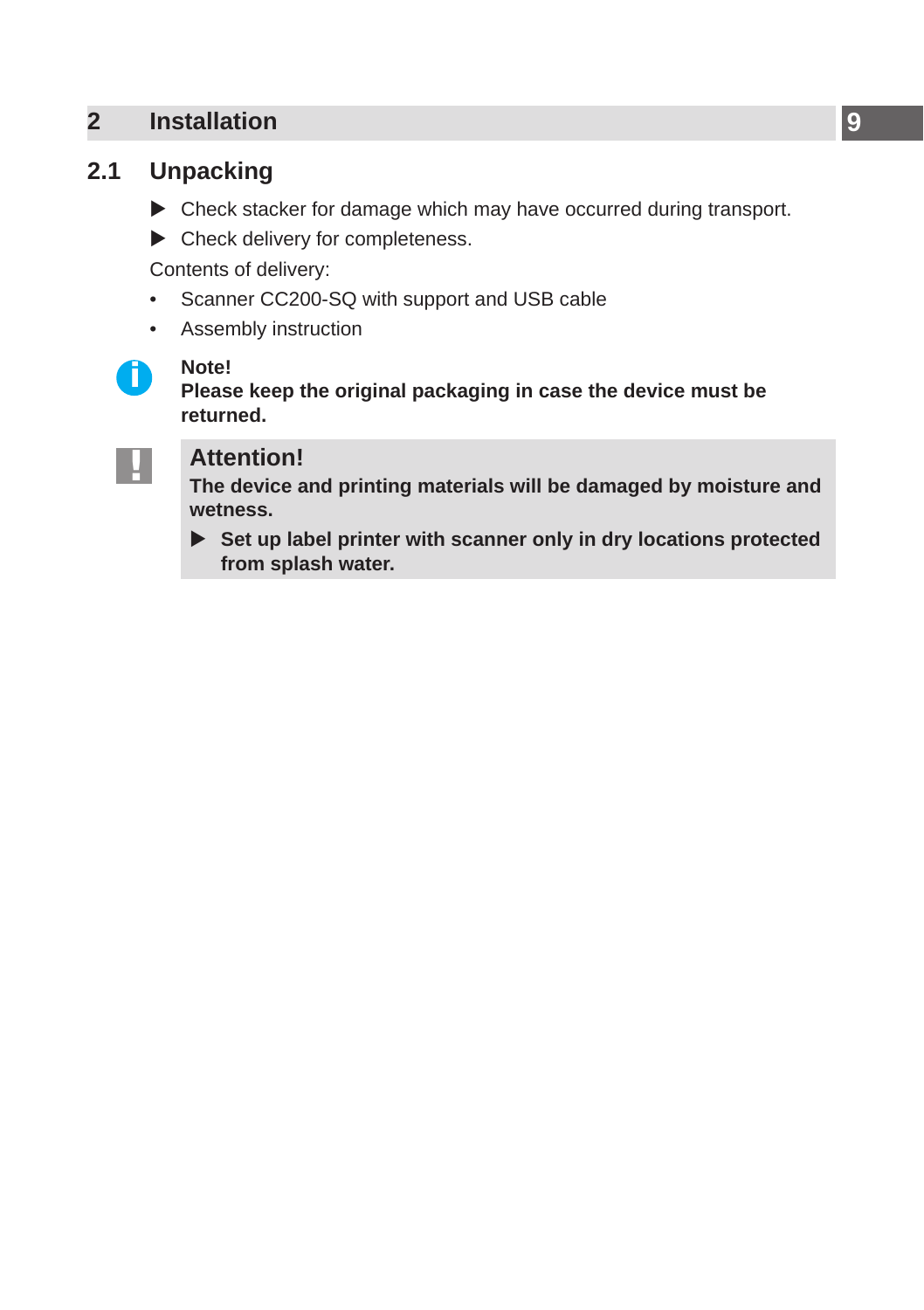# <span id="page-9-0"></span>**10 2 [Installation](#page-8-1) 10**

# **2.2 Mounting the Scanner**

**! Attention!** X **Disconnect the printer from the electrical outlet before mounting the scanner.**



Figure 1 Mounting the scanner

- 1. Push the retainer (1) of the scanner to the cutout of the printer base plate (3).
- 2. Insert and tighten screw (2).
- 3. Insert the USB cable of the scanner into an USB port of the printer.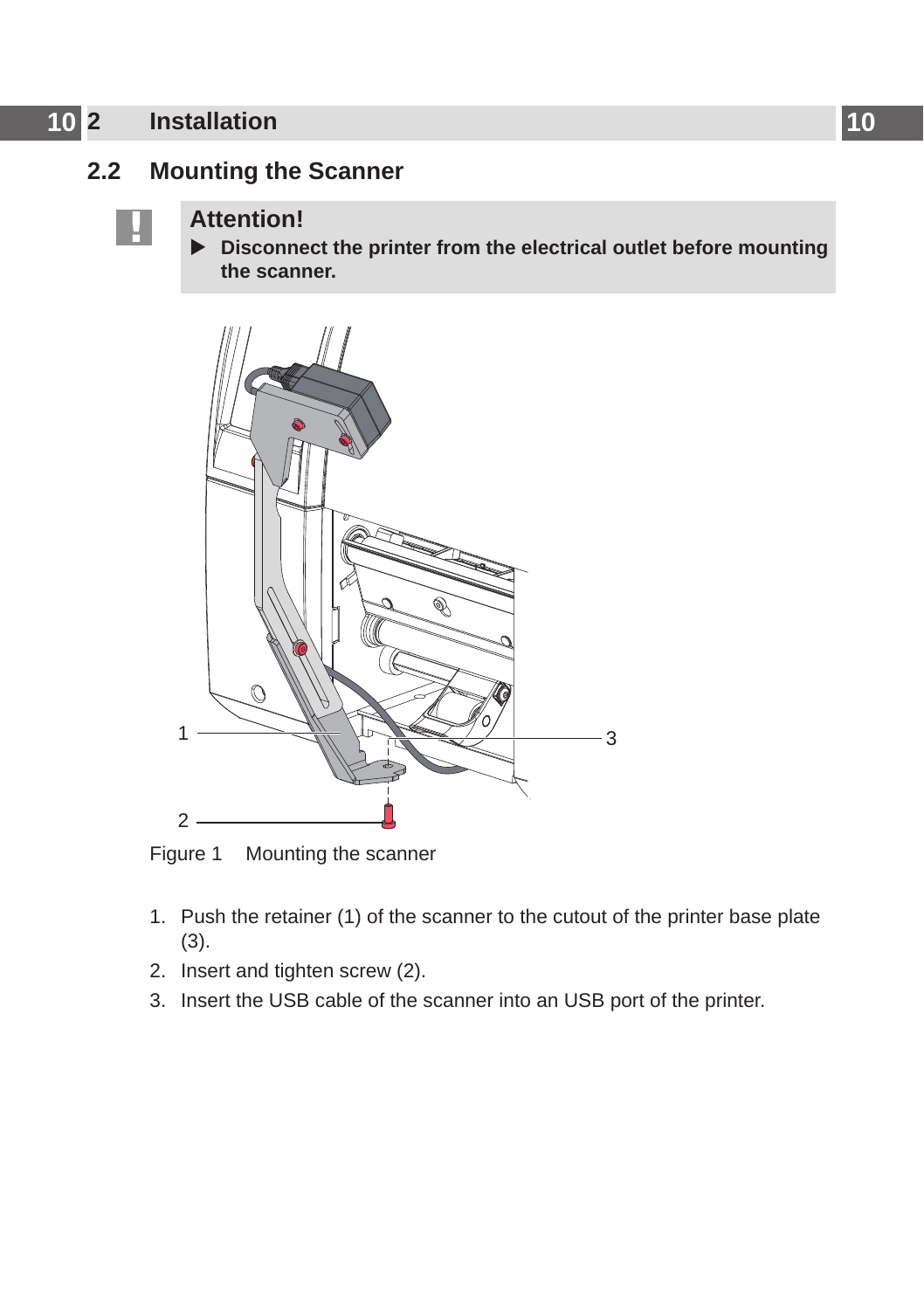# <span id="page-10-0"></span>**2 [Installation](#page-8-1)**

# **2.3 Adjusting the Scanner**



Figure 2 Adjusting distance and angle

In order to adapt the scanner to the code to be checked, the scanner may be adjusted:

### **Adjusting the reading distance**

- Adaptation to size and resolution of the code
- $\blacktriangleright$  Loosen screw (5).
- $\blacktriangleright$  Move the upper part of the retainer (4) with scanner.
- $\blacktriangleright$  Tighten screw (5).

**11**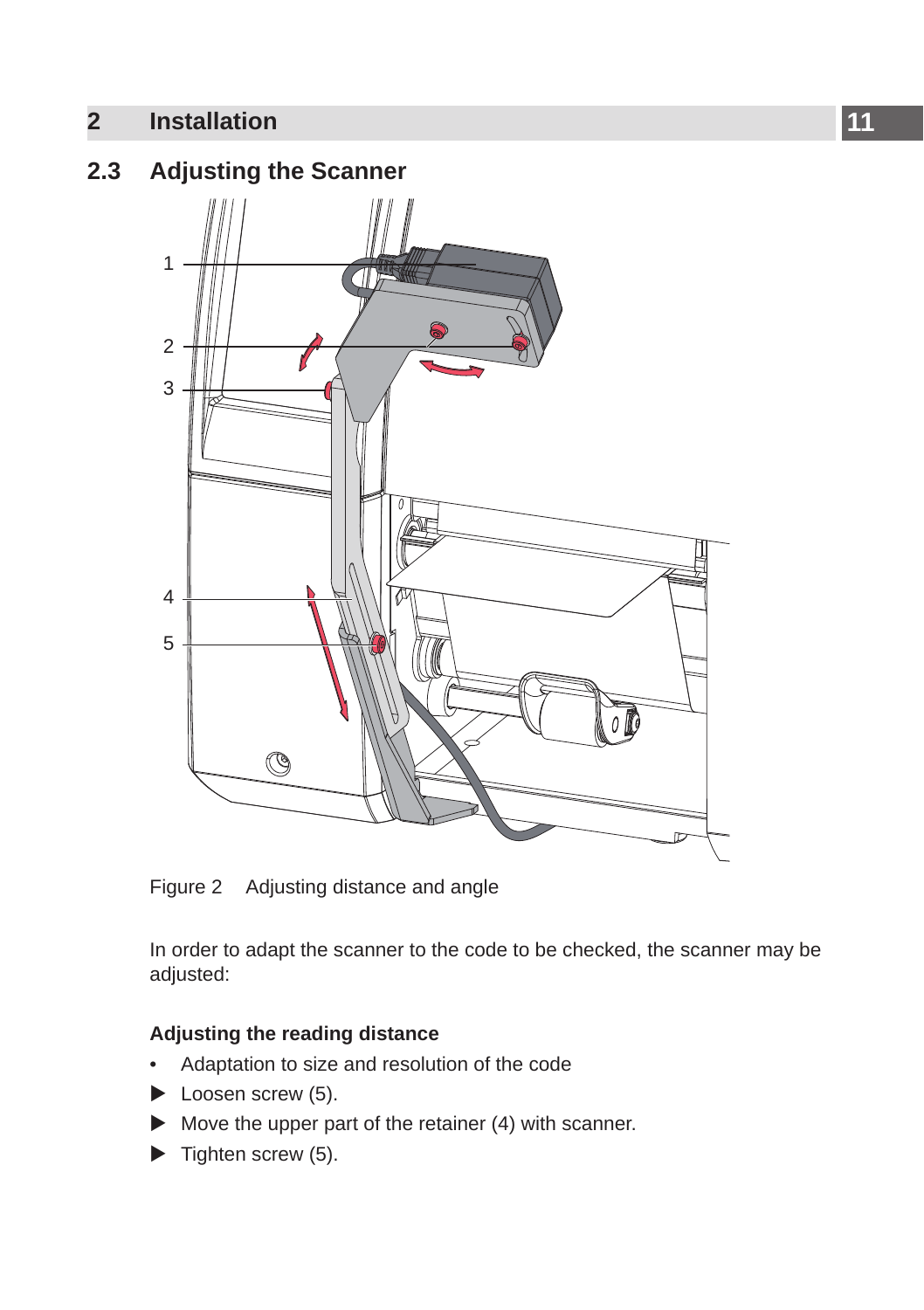# **12 2 [Installation](#page-8-1) 12**

### **Adjusting the reading angle and inclination**

- Adaptation to the position of small codes on the label
- $\triangleright$  Loosen 2 screws (2) to adjust the reading angle and screw (3) to adjust the inclination.
- $\blacktriangleright$  Turn the scanner (1).
- $\triangleright$  Tighten 2 screws (2) and screw (3).



**i Note! The moment of checking during the label feed can be set in the**  software. *Programming Manual.*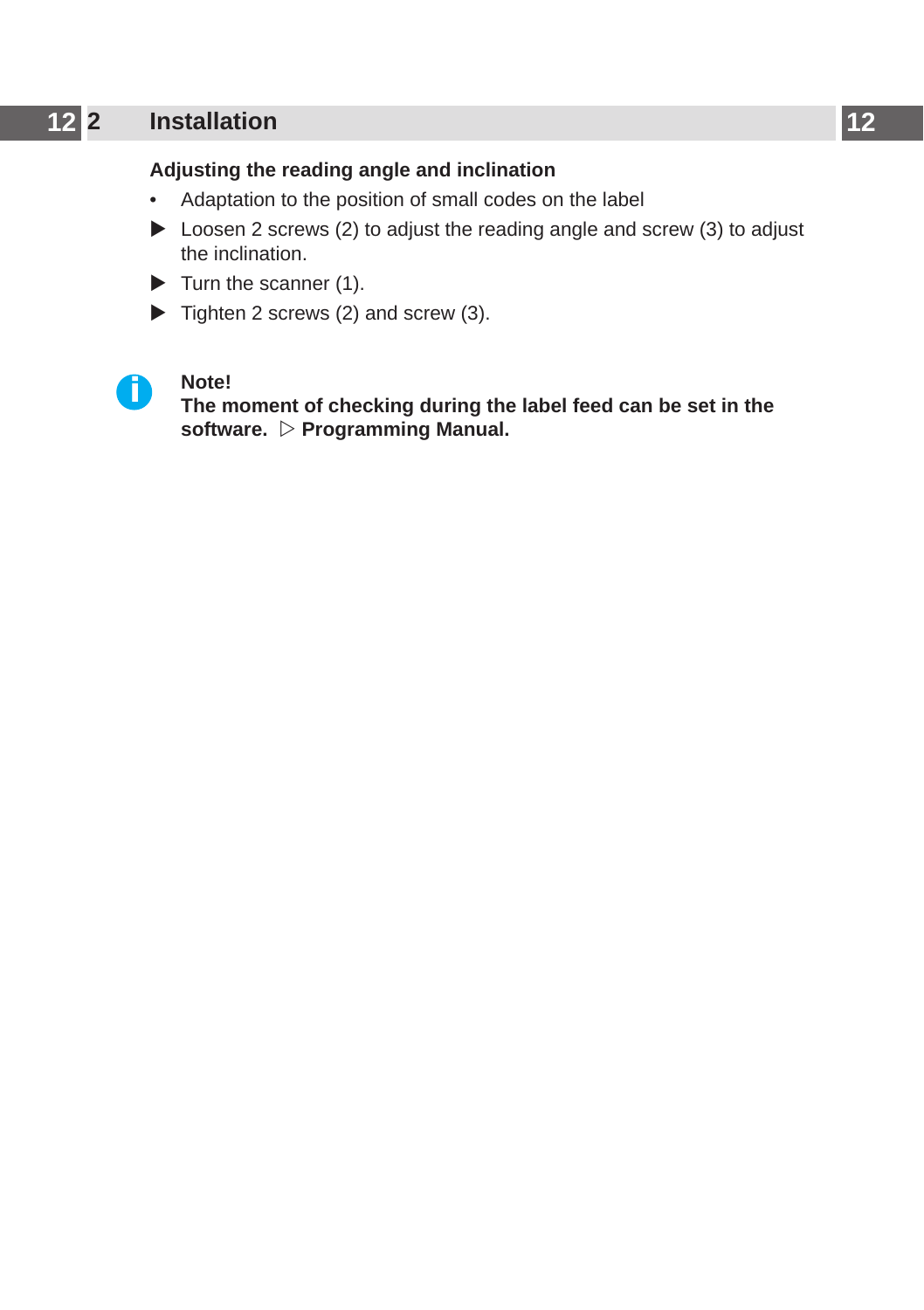# <span id="page-12-0"></span>**3 Configuration 13**

# **3.1 Printer configuration**

<span id="page-12-1"></span>When the CC200-SQ is connected to the printer, a menu entry will appear in the printer's configuration menu where you can set up the device.

|             | Setup          |              |
|-------------|----------------|--------------|
|             | mn             | $\mathbf{C}$ |
| Printing    | Labels         | Ribbon       |
|             | Y.             | गा।। १       |
| Tearing-off | Peeling-off    | Verifying    |
|             |                |              |
| Interfaces  | Errors         | Region       |
|             |                |              |
| Time        | <b>Display</b> | Interpreter  |
|             |                |              |
| ZPL         |                |              |

Figure 3 Verifying menu

 $\blacktriangleright$  Start the menu.



| <b>Parameter</b> |                | <b>Meaning</b>                                                                                                                                            | <b>Default</b>  |
|------------------|----------------|-----------------------------------------------------------------------------------------------------------------------------------------------------------|-----------------|
|                  | Error handling | Let you choose how a barcode read error will be<br>handled by the printer.                                                                                | Error<br>dialog |
|                  |                | Error dialog: the printer stops printing and an error<br>message is displayed.                                                                            |                 |
|                  |                | Void label: the printer makes a backfeed and the label<br>is void.                                                                                        |                 |
|                  |                | <i>Error dialog &amp; Void label:</i> the printer stops printing, an<br>error message is displayed and the printer makes a<br>backfeed to void the label. |                 |
|                  | Code checker   | Live image: shows the image seen by the scanner at<br>the printer's display.                                                                              |                 |
|                  |                | Trigger mode: activates the trigger on the scanner.<br>Useful to determine the right reading angle of the<br>scanner.                                     |                 |
|                  |                | Monitor mode: when a print job is running, displays<br>the value read by the scanner                                                                      |                 |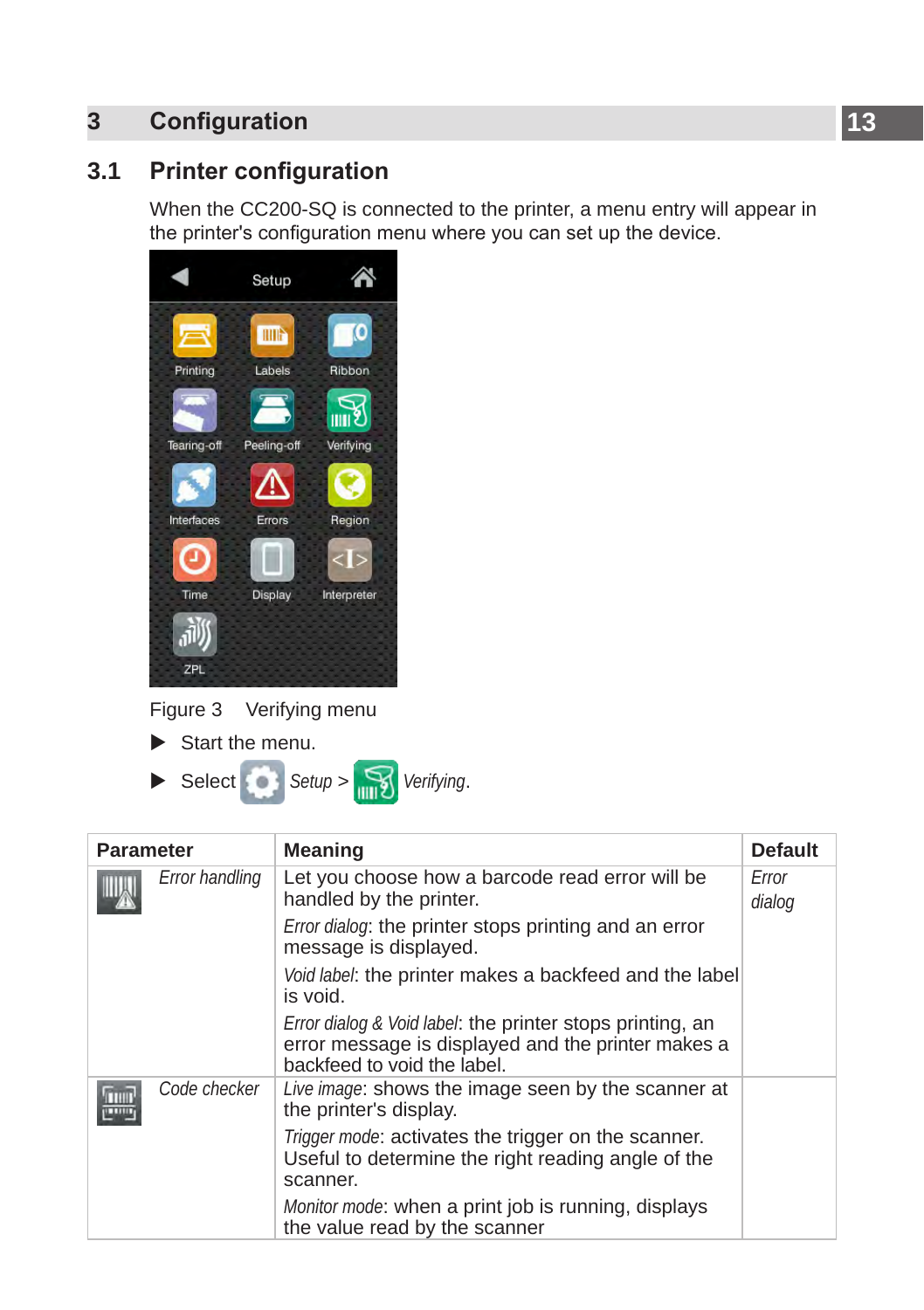# <span id="page-13-0"></span>**14 [3 Configuration](#page-12-1) 14**

### **3.2 Software configuration**

### **3.2.1 Code checking with JScript**



**i Note! For more details on JScript Programming manual**

### **Commands list**

#### **+VERIFYn**

Optional parameter for printer barcodes.

This parameter allows the printer to verify that the printed data are identical to the data sent.

"n" read offset in Y-position seen from the top of the barcode.

#### **+GOODBADn**

Optional parameter for printer barcodes.

This parameter allows the printer to verify the barcode readability, without verifying the data content.

"n" read offset in Y-position seen from the top of the barcode.

#### **,GOODBADn**

Optional parameter for graphic barcodes.

This parameter allows the printer to verify the barcode readability, without verifying the data content.

Mainly used with windows drivers.

"n" read offset in Y-position seen from the top of the barcode.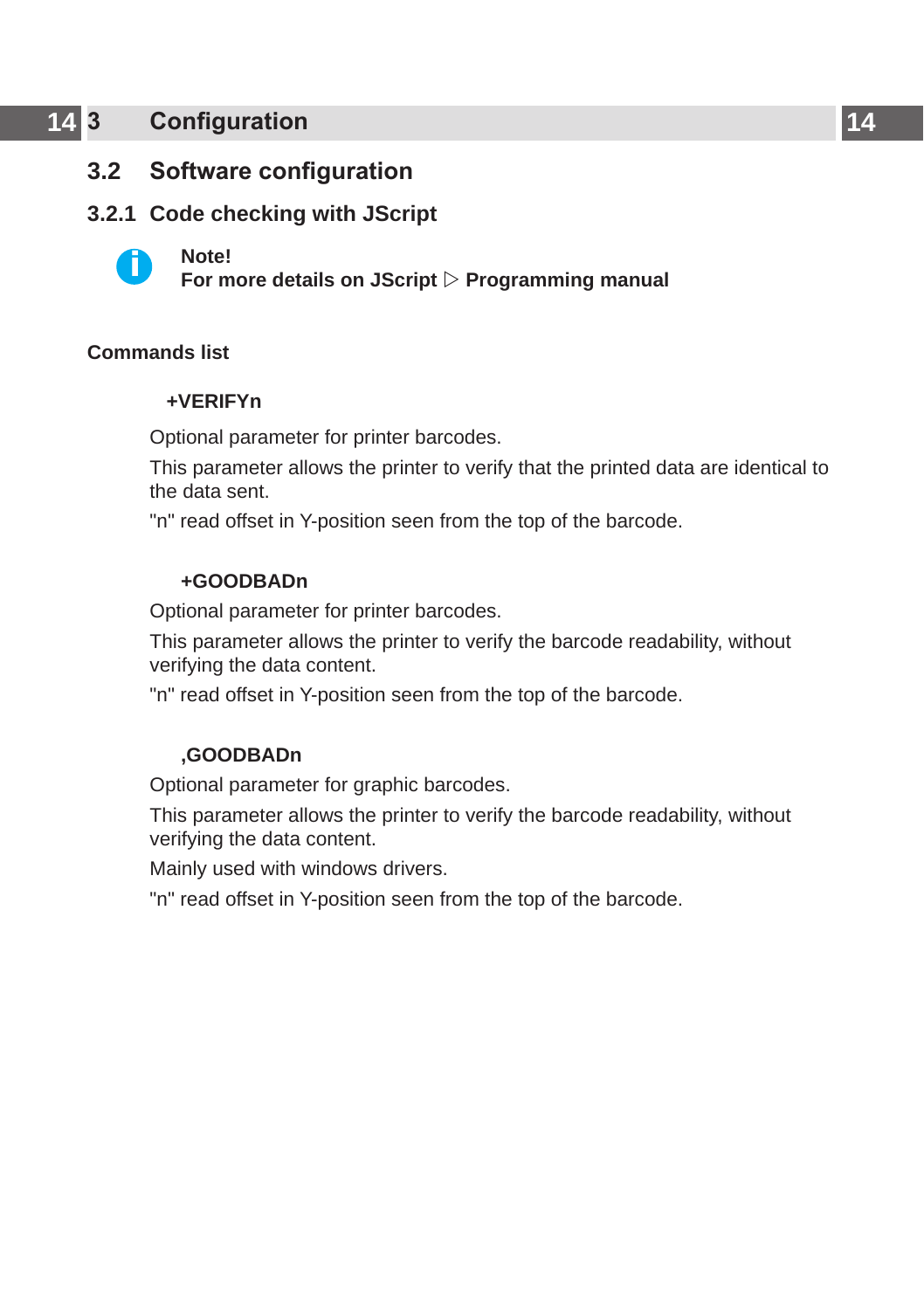# **15 Configuration 15**

### **Examples**

**;+VERIFY**

| mm             |                                                |
|----------------|------------------------------------------------|
| z0             |                                                |
| $\overline{J}$ |                                                |
| $O$ R          |                                                |
|                | H 75,0,T                                       |
|                | D <sub>0</sub> , 0                             |
|                | $S$ 11;0,0,30,30,100,100,1                     |
|                | B 8, 10, 0, CODE39+VERIFY0, 15, .5, 4; 1234567 |
| A 1            |                                                |

### **;+GOODBAD**

```
mm
zO
J
O R
H 75,0,T
D 0,0
S l1;0,0,30,30,100,100,1
B 8,10,0,CODE39+GOODBAD0,15,.5,4;1234567
A 1
```
### **;,GOODBAD**

mm zO  $J$ O R H 75,0,T D 0,0 S l1;0,0,30,30,100,100,1 I 10,10,0,1,1,GOODBAD0;PICT1 A 1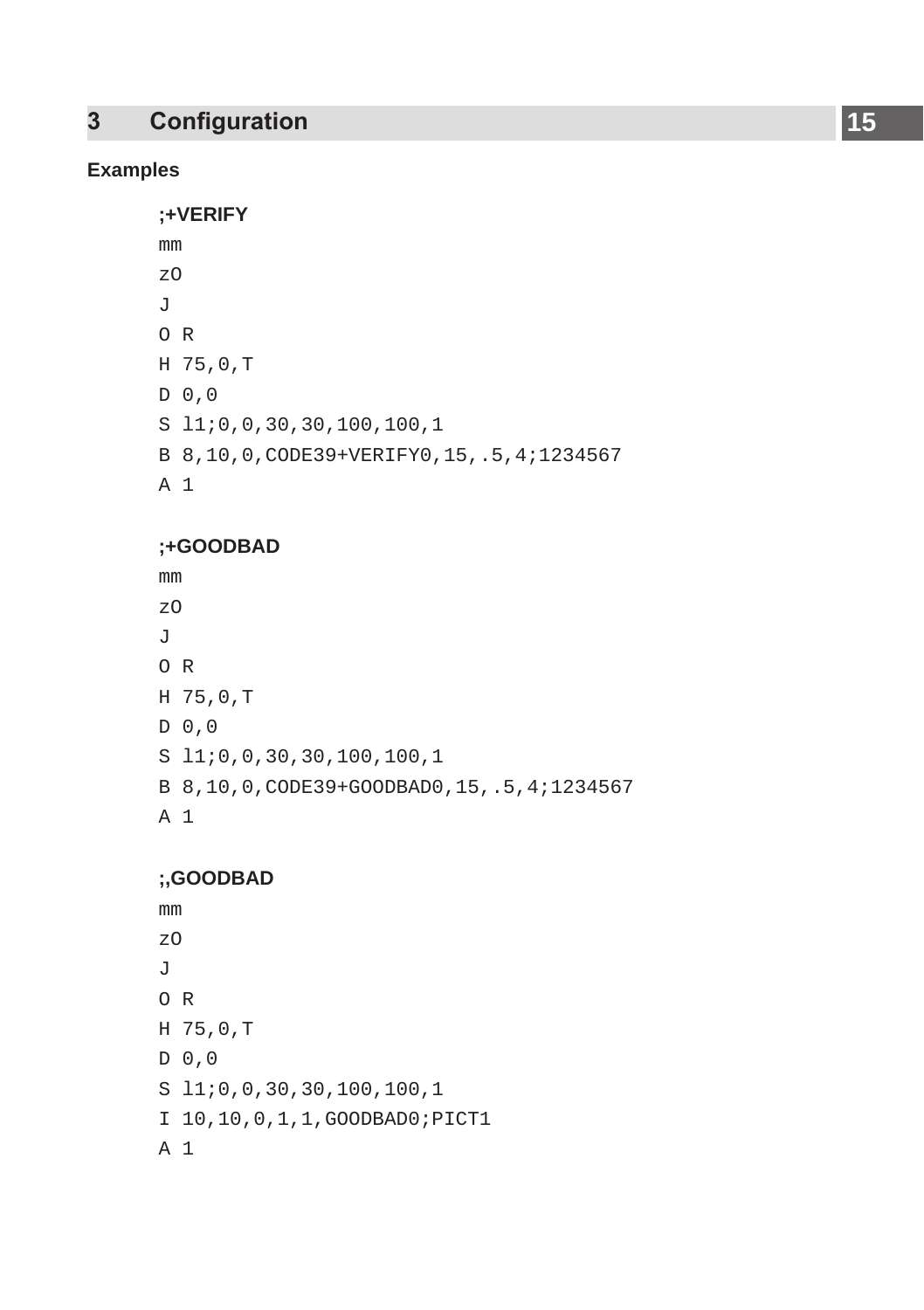# **16 16 [3 Configuration](#page-12-1)**

# **3.2.2 Code checking with cablabel S3 Pro**

To use the scanner with cablabel S3 Pro:



Figure 4 Code checking with cablabel S3 Pro

 $\blacktriangleright$  Right-click on the barcode and select "Barcode" option (1).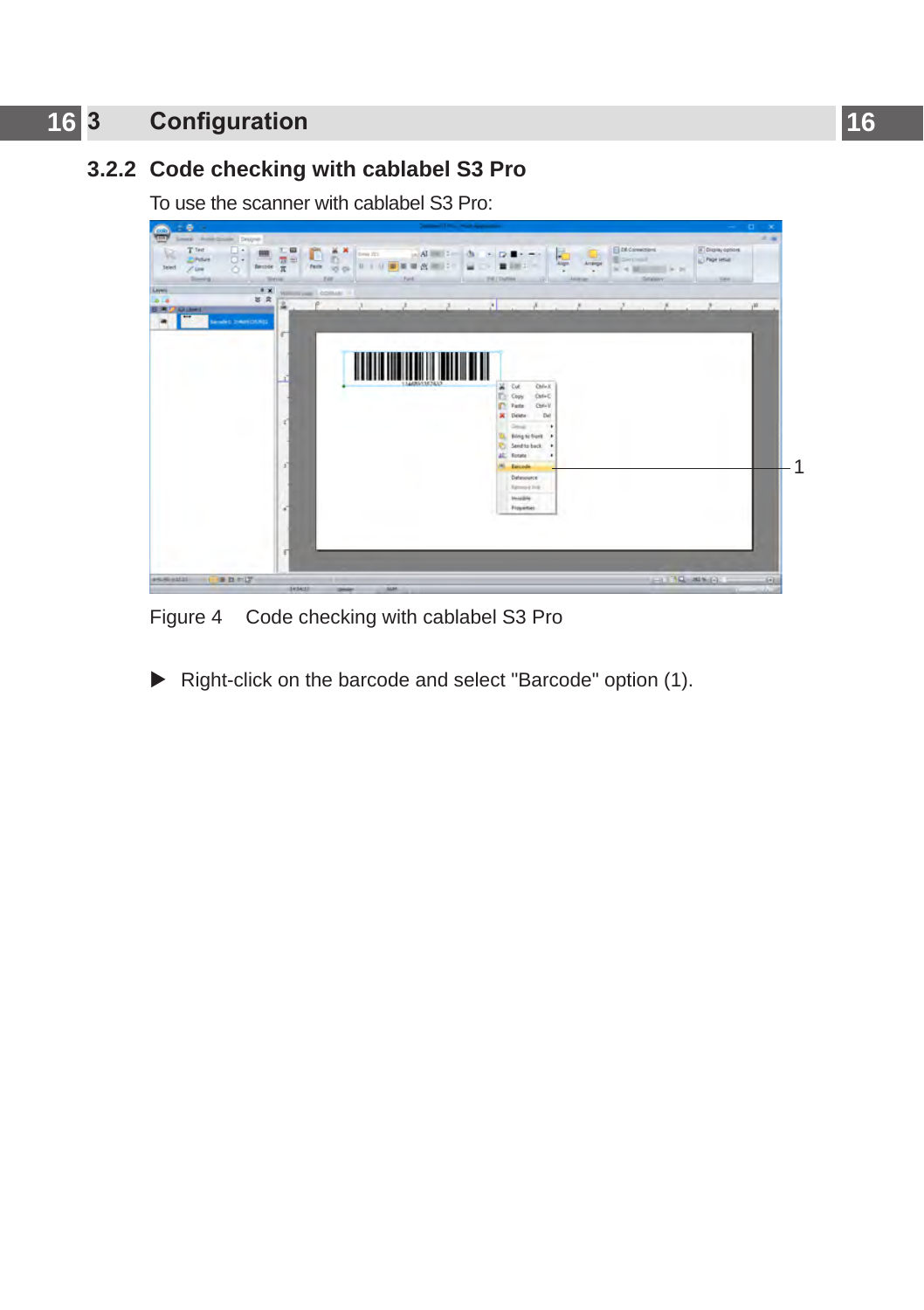# **[3 Configuration](#page-12-1)**



Figure 5 Barcode properties

- $\blacktriangleright$  Click on "Verifier" (1).
- $\blacktriangleright$  Activate parameter by checking "Enabled" (2).
- Select "Readability" or "Data content" (3).
- $\blacktriangleright$  Change the read offset and read timeout if necessary.



**i Note! For printer barcodes both types of verification are available. For graphic barcodes only the option "Readability" can be used.**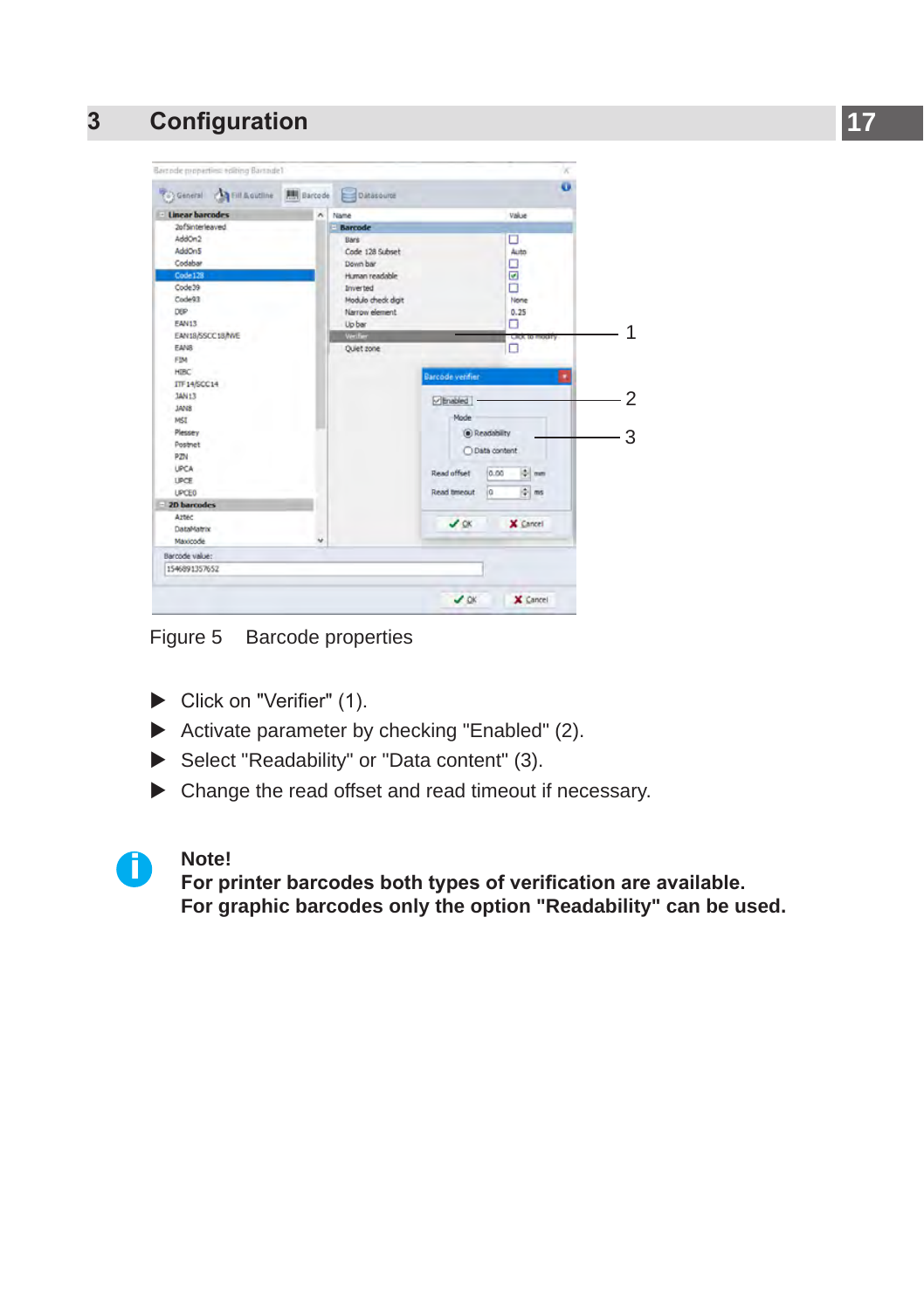# <span id="page-17-0"></span>**18 4 Operation 18**

- $\blacktriangleright$  Insert transfer ribbon and labels  $\triangleright$  Operator's Manual of the printer.
- $\blacktriangleright$  Install the power and computer connections.
- $\blacktriangleright$  Switch on the printer.
- $\triangleright$  For operation in peel-off mode press to start the synchronization. Remove the blank labels peeled-off during synchronization.
- $\blacktriangleright$  Send a print job. The first label will be printed. When the code to be checked reaches the scan area, the scanner will be triggered.
- If the check result is positive, the next label will be printed. In peel-off mode the label must be removed from the peel position.
- If the result is negative the error message *Scan read error* and a picture of the area read appears.

After removing the faulty label the print can be repeated by pressing *Repeat or* canceled by pressing *Cancel*.



Figure 6 Barcode read error